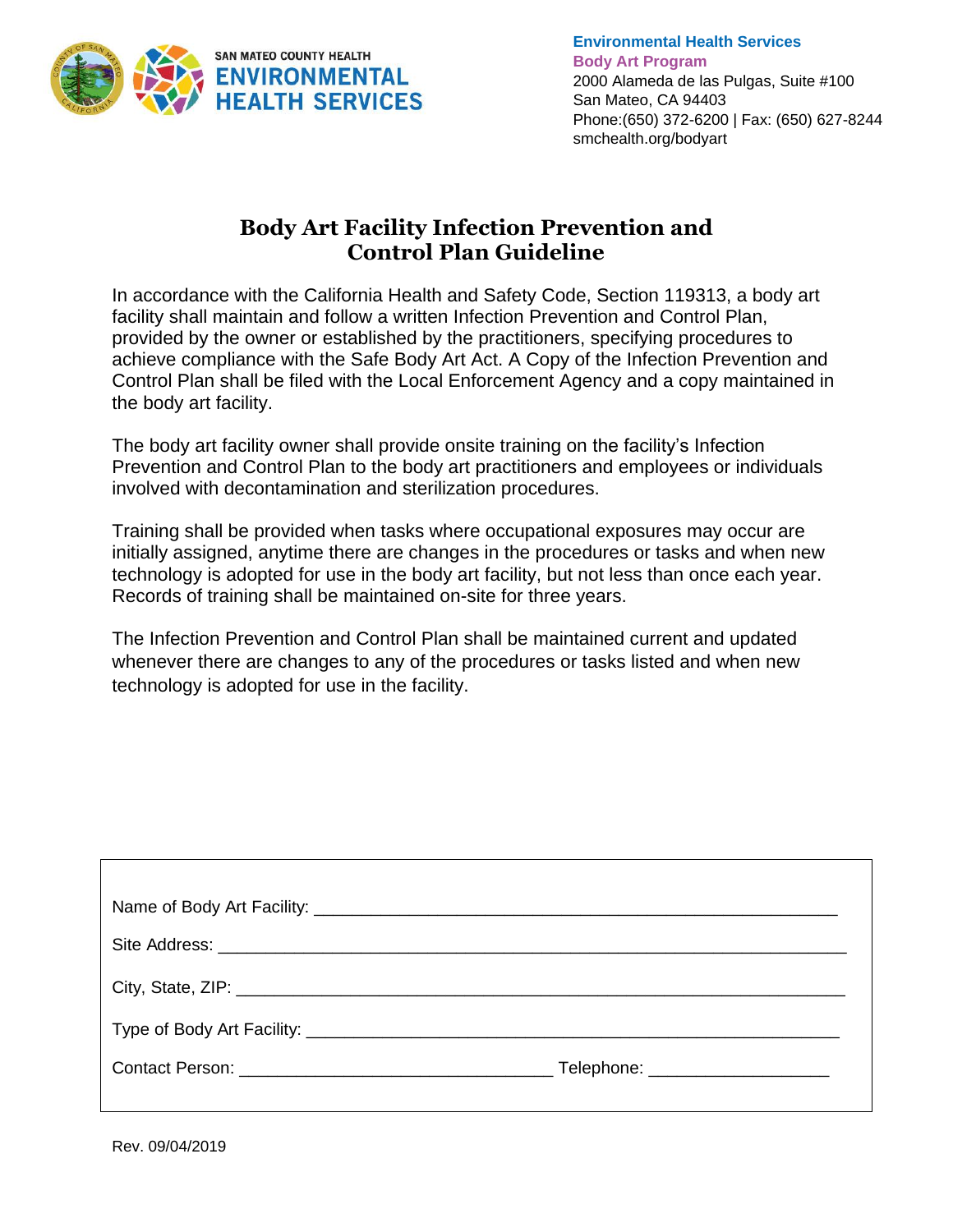

## **BODY ART FACILITY INFECTION PREVENTION AND CONTROL PLAN GUIDELINE**

**A. Decontamination and Disinfection:** Describe the procedures for decontaminating and disinfecting of workstation and surfaces (California Health and Safety Code 119308 (b) and 119309 (a)(b)(c)(d)(e)).

1. Workstation surfaces/counter tops:

2. Workstation chairs/stools:

3. Trays:

4. Armrests:

5. Headrests:

6. Procedure area:

7. Tables:

8. Tattoo machine and Clip Cord: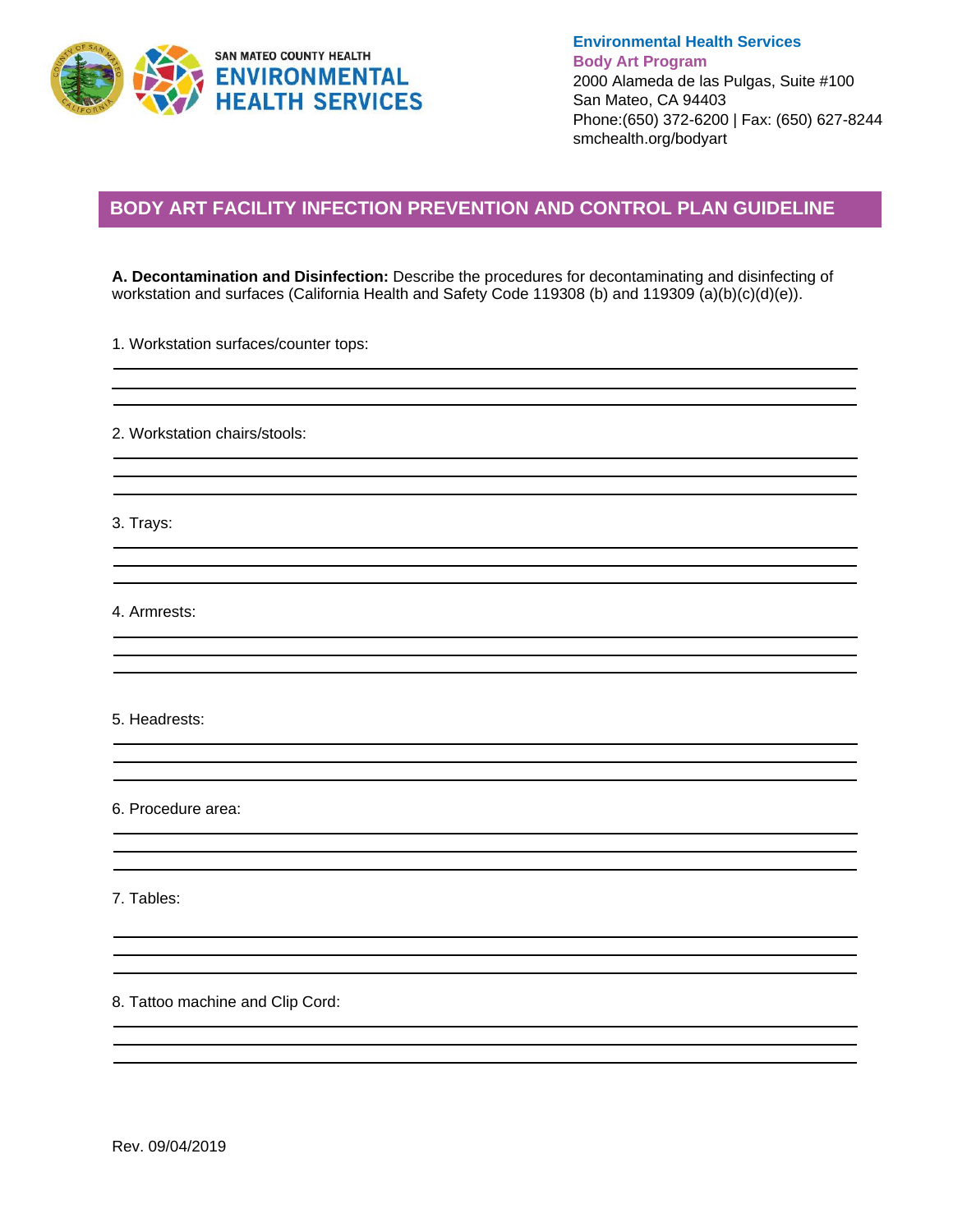

9. Reusable instruments, calipers, needle tubes, etc. portable light fixtures or other:

the control of the control of the control of the control of the control of the control of the control of the control of the control of the control of the control of the control of the control of the control of the control

10. Permanent Cosmetic Machine:

**B. Reusable Instruments or Disposable:** Describe the procedures used for decontaminating, sterilizing, packaging and storing of reusable instruments. Include the procedures for labeling of sterilized peel-pack. Indicate whether the body art facility uses all pre-sterilized, single-use and disposable instruments. Describe the record keeping logs and procedure logs maintained on-site when using 100% pre-sterilized, single-use and disposable instruments (California Health and Safety Code 119309 and 119315).

1. Needle tubes:

2. Calipers:

3. Other instruments

**C. Storage:** Describe the storage location and equipment used for the storage of clean and sterilized instrument peel packs to protect the packages from exposure to dust and moisture (California Health and Safety Code 119315 (c)).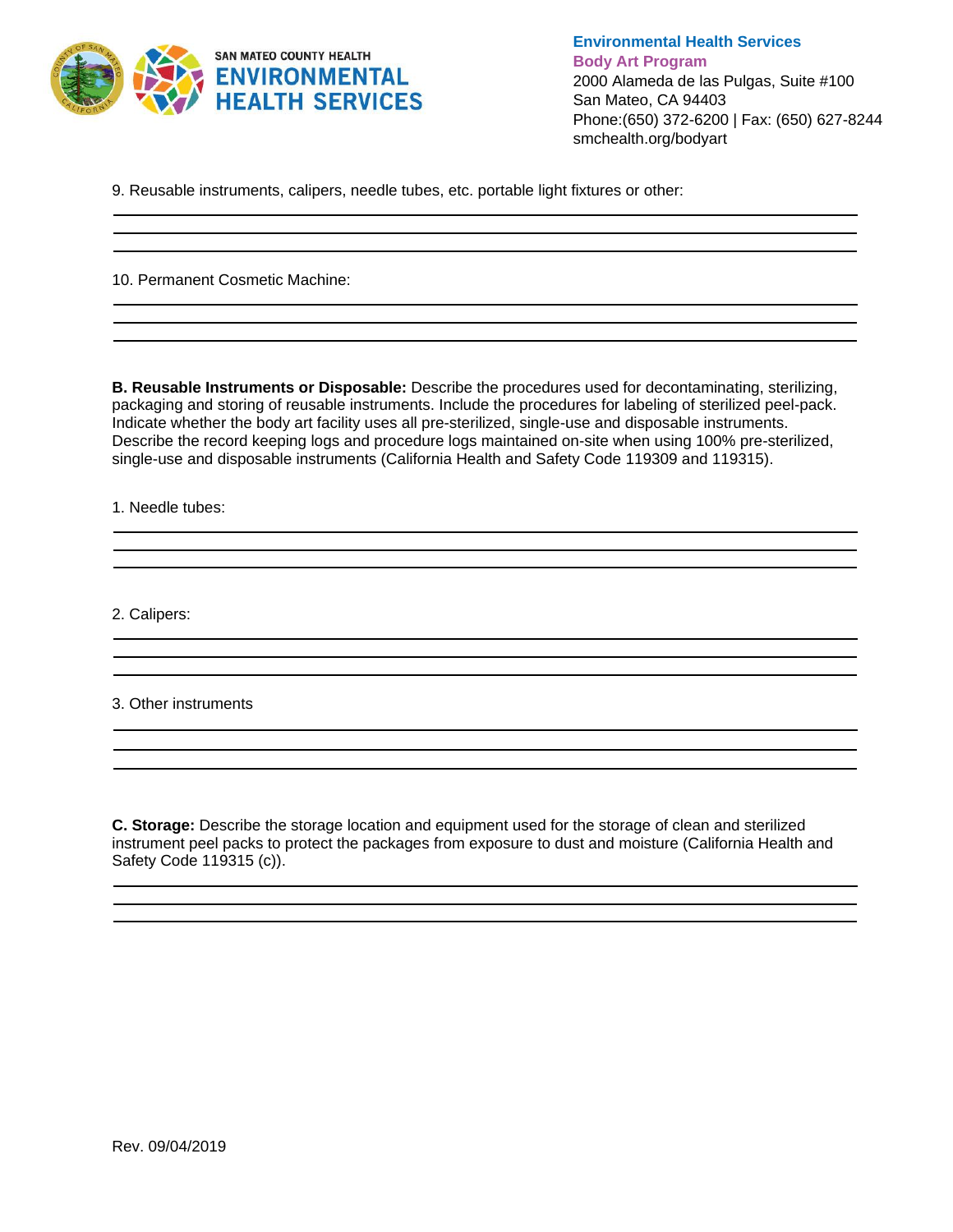

**D. Set Up and Tear Down of Workstation:** Describe the procedure for setting up and tearing down the workstation for the following procedures (California Health and Safety Code 119308, 119309 (c), 119311, and 119313 (b)(4)).

1. Tattoo:

2. Piercing:

3. Permanent Cosmetics:

4. Branding:

**E. Prevention of Cross Contamination:** Describe the techniques used to prevent the contamination of instruments, tattoo machines, trays, tables, chairs, clip cords, power supplies, squeeze bottles, inks, pigments, lamps, stools, soaps, procedure sites and additional areas of potential contamination during body art procedures. Include barriers provided to prevent cross contamination. Describe how procedure sites are prepared for a body art procedures. (California health and Safety Code 119308, 119309, and 119311 (c)(d)(e)(f)).

#### **F. Sharps Containers:**

Describe the procedures used for the safe handling of sharps and indicate the location of the in-use sharps containers. Indicate disposal frequency for sharps waste (California Health and Safety Code 119314 (e)).

**G. Sharps Disposal:** Describe the disposal of sharps used during a body art procedure (California Health and Safety Code 119308 (b)(3) and 119311 (g)).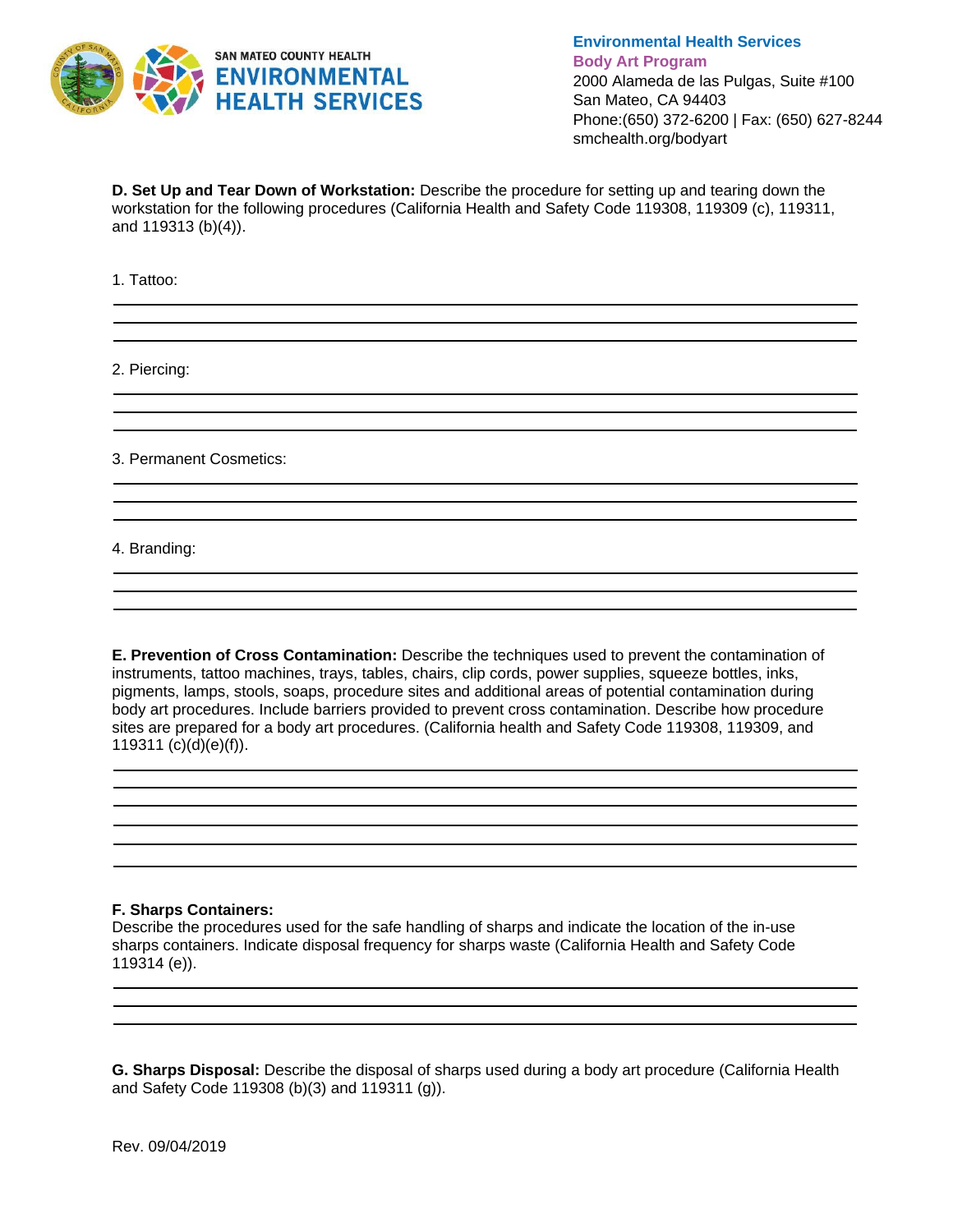

1. Needles and needle bars:

2. Razors:

3. Other sharps or single-use marking pens used on open skin:

**H. List the Medical Waste Hauler, Mail-back System or Alternative Treatment Technology used for the disposal of sharps containers (California Health and Safety Code 119314 (e)):** 

<u> 1989 - Johann Stoff, amerikansk politiker (\* 1908)</u>

Medical Waste Hauler: \_\_\_\_\_\_\_\_\_\_\_\_\_\_\_\_\_\_\_\_\_\_\_\_\_\_\_\_\_\_\_\_\_\_\_\_\_\_\_\_\_\_\_\_\_\_\_\_\_\_\_\_\_\_\_\_\_\_\_\_\_\_\_\_\_\_ Street Address: \_\_\_\_\_\_\_\_\_\_\_\_\_\_\_\_\_\_\_\_\_\_\_\_\_\_\_\_\_\_\_\_\_\_\_\_\_\_\_\_\_\_\_\_\_\_\_\_\_\_\_\_\_\_\_\_\_\_\_\_\_\_\_\_\_\_\_\_\_\_\_\_ City, State, ZIP: **Example 20** 

**I. Sterilization of Jewelry:** Describe the procedure used for the sterilization of jewelry prior to placing into newly pierced skin (California Health and Safety Code 119310 (a) and 119315).

and the control of the control of the control of the control of the control of the control of the control of the

<u> 1980 - Andrea Station Barbara, actor a component de la componentación de la componentación de la componentaci</u>

**J. Sterilization room:** Describe the procedure used for decontaminating instruments prior to placing them into the autoclave. Indicate whether instruments are manually washed or machine washed, such as with an Ultrasonic machine. Describe the material used for soaking dirty instruments in the machine, such as Tergazyme (California Health and Safety Code 119309 (b)(e)(g). 119314 (c), and 119315 (b)).

**K. Disinfection Products:** List the disinfectant products used at the body art facility (California Health and Safety Code 119301 (k) and 119308 (b)(6)).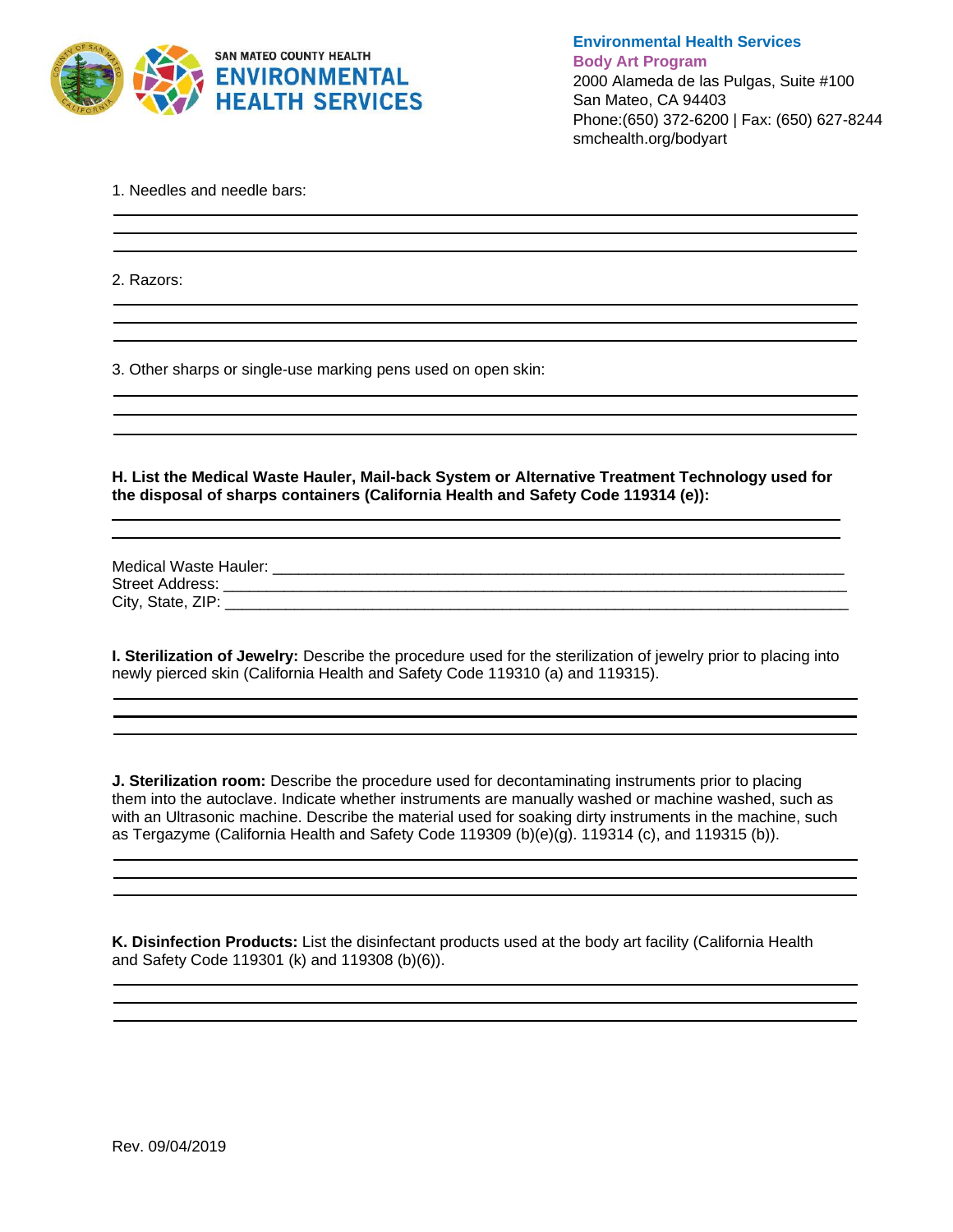

**L. Time and Temperature:** List the temperature of the autoclave and duration of time at that temperature required for the sterilization of clean instruments. Indicate where the sterilization log is maintained on-site. Indicate whether each sterilization load is tested using Class 5 integrators (California health and Safety Code 119315 (b)(3)(5)).

| Time.                          | ______                                                                |
|--------------------------------|-----------------------------------------------------------------------|
| $\sim$ $\sim$<br>l emperature: |                                                                       |
| DQ<br>ັ                        | ___________________________<br>__________<br>_________<br>___________ |

**M. Personal Protective Equipment:** List the personal protective equipment used during a body art procedure for the practitioner and the client (California Health and Safety Code 119308 (a) and 119309  $(i)$ ).

**N. Handwashing Sink:** List the locations of the handwash sinks and describe the items supplied at each sink (California Health and Safety Code 119314 (b)(3)).

**O. Aftercare Procedure:** Describe the written recommendation and care information provided to the client after a body art procedure. List the type of bandages or wrapping provided after a body art procedure (California Health and Safety Code 119309 (a)(b)(c)).

**P. Procedure for an Accidental Spill:** Describe the clean-up and disinfection procedure taken when there is an accidental spill of sharps (California Health and Safety Code 119309 (a)(b)(c)).

**Q. Trash Receptacles and Disposal of Contaminated Trash:** List the type of trash receptacles used and their location throughout the body art facility. Describe the procedure for the disposal of contaminated items, such as gloves (California Health and Safety Code 119311 (a) and 119314 (d)).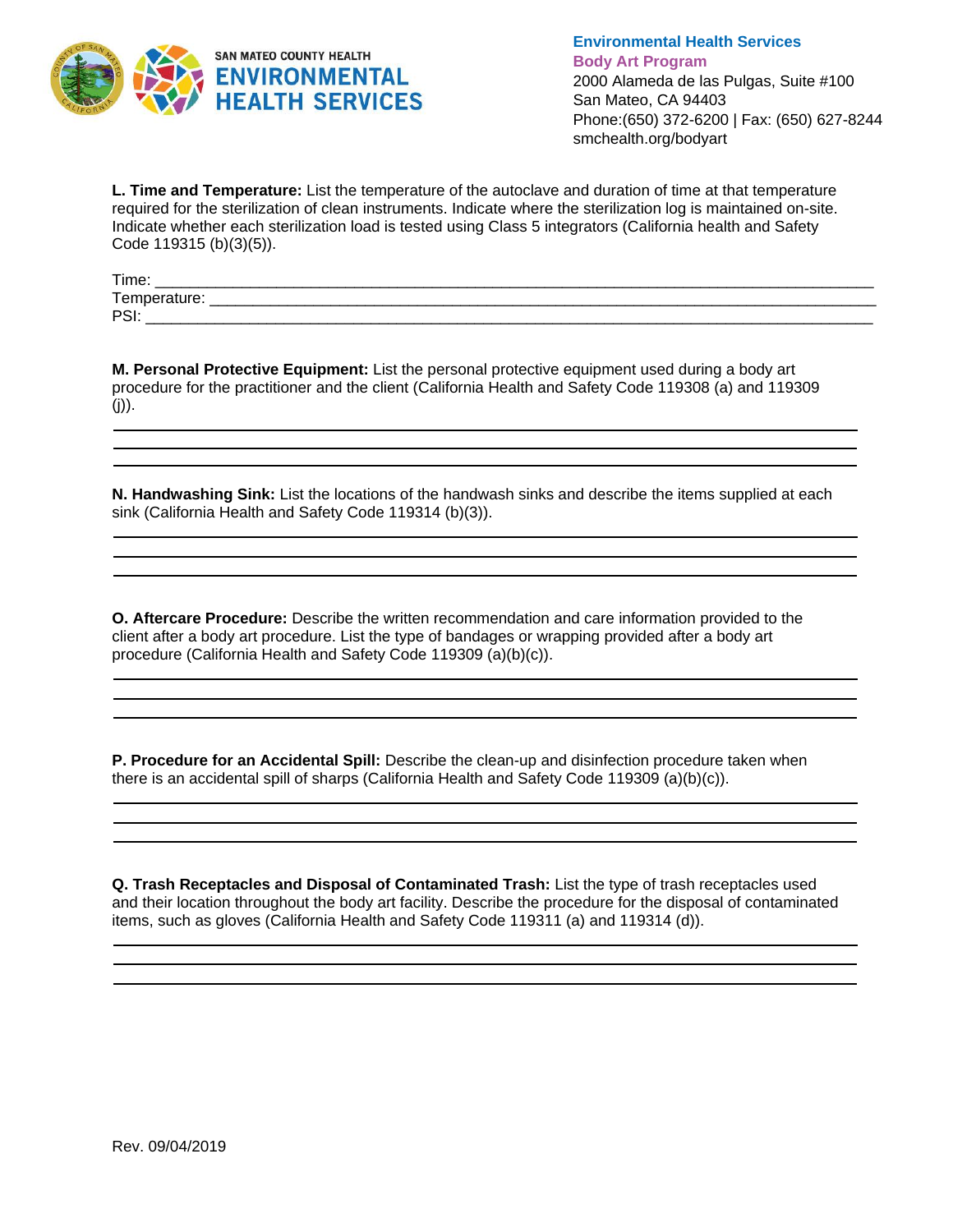

**R. Negative/Failed Spore Test:** Describe the procedure conducted when a monthly spore test has failed. Indicate where the facility maintains a spore test log on-site (California Health and Safety Code 119315  $(b)(2)(4)$ ).

**S. Commercial Ink or Pigment Manufacturers:** List the manufacturer(s) for the inks or pigments used at the facility. Describe the procedure for dilution of inks. Only sterile water should be used for dilution of inks or pigments (California Health and Safety Code 119311 (b)(c)(d)(e)).

**T. Permanent Cosmetic Machine Name and Manufacturer:** Provide the model name and number for the permanent cosmetic machine(s) used (California Health and Safety Code 119311 (i)(j)).

**U. Service Animals:** Describe the facility's policy regarding service animal presence in procedure, decontamination, and sterilization areas (California Health and Safety Code 119314 (f)).

Maintain a copy of this completed document in your files. Submit one copy to the Local Enforcement Agency.

*I hereby certify that all body art practitioners performing body art at this facility and employees or individuals involved with decontamination and sterilization procedures have been trained with the* 

**Body Art Facility Infection Prevention And Control Plan Guideline**

*procedures and information contained in this document. To the best of my knowledge and belief, the statements made herein are correct and true.*

Signature: \_\_\_\_\_\_\_\_\_\_\_\_\_\_\_\_\_\_\_\_\_\_\_\_\_\_\_\_\_\_\_ Date:\_\_\_\_\_\_\_\_\_\_\_\_\_\_\_\_\_\_\_\_\_\_\_\_\_\_\_\_\_\_

Title:  $\Box$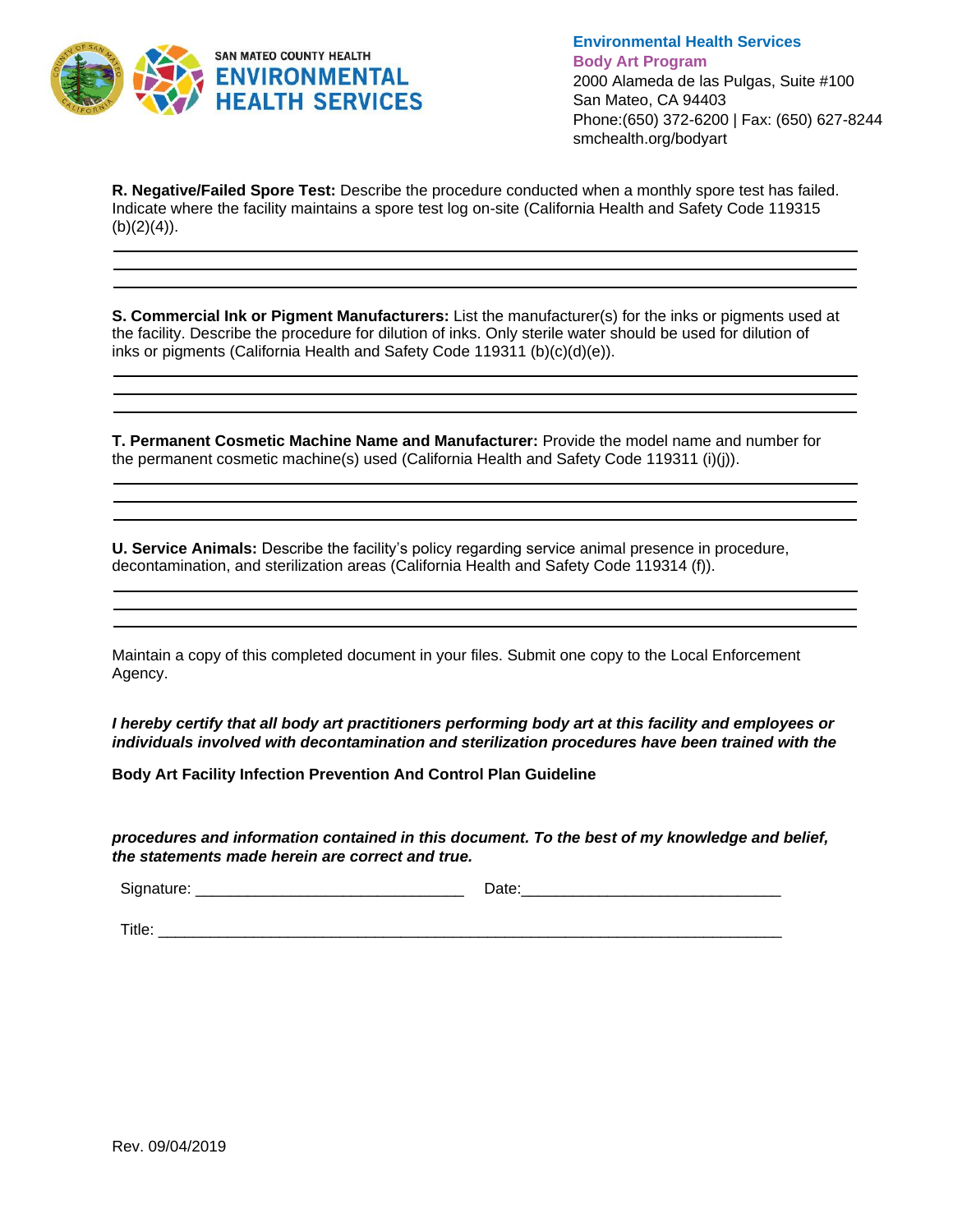

## **STERILIZATION PROCEDURES**

When a body art facility is equipped with a decontamination and sterilization room and will be sterilizing reusable instruments and body art jewelry, the following sterilization procedures must be followed:

1. Clean instruments to be sterilized shall first be sealed in peel-packs that contain either a sterilizer indicator or internal temperature indicator. The outside of the pack shall be labeled

2. Sterilizers shall be loaded, operated, decontaminated and maintained according to manufacturer' directions, and shall meet all of the following standards:

• Only equipment manufactured for the sterilization of medical instruments shall be used.

• Sterilization equipment shall be tested using a commercial biological indicator monitoring system after the initial installation, after any major repair, and at least once per month. The expiration date of the monitor shall be checked prior to each use.

• Each sterilization load shall be monitored with mechanical indicators for time, temperature, pressure, and at a minimum, class V integrators. The Class V integrator gives an immediate response on whether the sterilization has been achieved. Each individual sterilization pack shall have an indicator.

• Biological indicator monitoring test results shall be recorded in a log that shall be kept on site for two years after the date of the results.

• A written log of each sterilization cycle shall be retained on site for two years and shall include all of the following information:

- The date of the load.
- A list of the contents of the load.
- The exposure time and temperature.
- The results of the Class V integrator.

- For cycles where the results of the biological indicator monitoring test are positive, indicate how the items were cleaned, and proof of a negative test before reuse.

3. Clean instruments and sterilized instrument packs shall be placed in clean, dry, labeled containers, or stored in a labeled cabinet that is protected from dust and moisture. Use clean gloves to handle sterilized packages to prevent cross contamination of the sterilized item when the package is opened for use.

4. Sterilized instruments shall be store in the intact peel-packs or in the sterilization equipment cartridge until time of use.

5. Sterile instrument packs shall be evaluated at the time of storage and before use. If the integrity of a pack is compromised, including, but not limited to, cases where the pack is torn, punctured, wet or displaying any evidence of moisture contamination, the pack shall be discarded or reprocessed before use.

6. A body art facility that does not afford access to a decontamination and sterilization area that meets the standards of subdivision (c) of Section 119314 of the California Health and Safety Code or that does not have sterilization equipment shall use only purchased disposable, single-use, pre-sterilized instruments.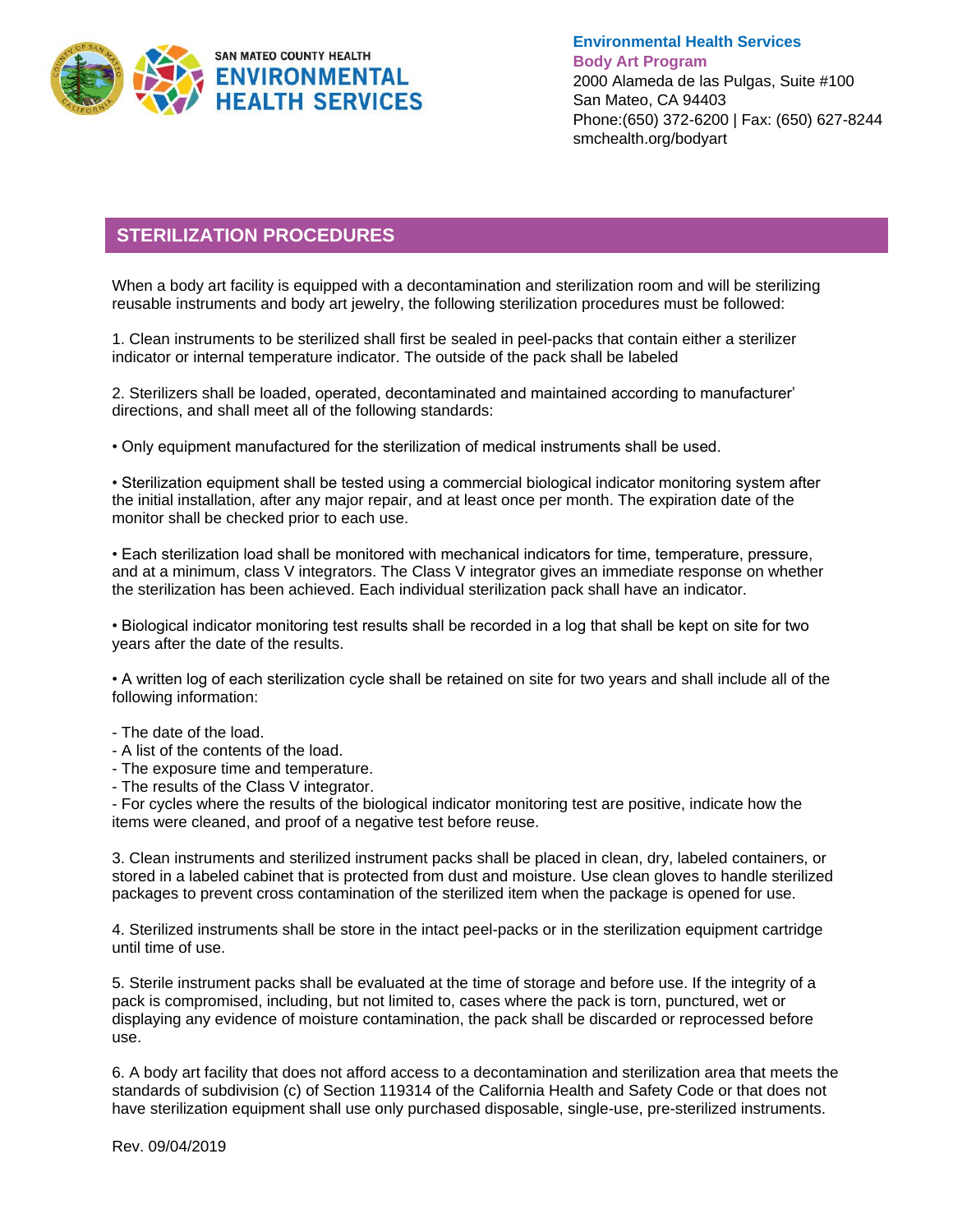

In place of the requirements for maintaining sterilization records, the following records shall be kept and maintained for a minimum of 90 days following the use of the instruments at the site of practice for the purpose of verifying the use of disposable, single-use, pre-sterilized instruments:

- A record of purchase and use of all single-use instruments.
- A log of all procedure, including the names of the practitioner and client and the date of the procedure.

### **OPERATION CONDITIONS FOR AUTOCLAVE**

**Cleaning:** Remove all material on the instruments during the cleaning process to ensure that the sterilization process is achieved. The cleaning process can be a manual cleaning or by use of an ultrasonic machine.

**Packaging:** Package the instruments with hinges in the open position to ensure that the ridges and crevices of the instruments are sterilized.

**Loading:** Load the autoclave with the packages upright on their sides. Peel packs should be on edge with the plastic side next to a paper side to allow for steam penetration. Do not overload the autoclave to allow proper flow of the steam to achieve sterilization.

**Steam Sterilization:** Temperature should be 121° C or 250° F: pressure should be 106kPa (15lbs/in2); 30 minutes for packaged items. At a higher temperature of 132° C or 279° F, pressure should be 30 lbs/in2; 15 minutes for packaged items.

Allow all items to dry before removing them from the autoclave. Use clean gloves to handle packaged items.

Pressure settings (kPa or lbs/in2) may vary slightly depending on the autoclave used. Follow manufacturer's recommendations for your autoclave.

Exposure time begins only after the autoclave has reached the target temperature.

*Source: Adopted* from *Principles and Methods of Sterilization in Health Sciences. JJ Perkins. 1983*